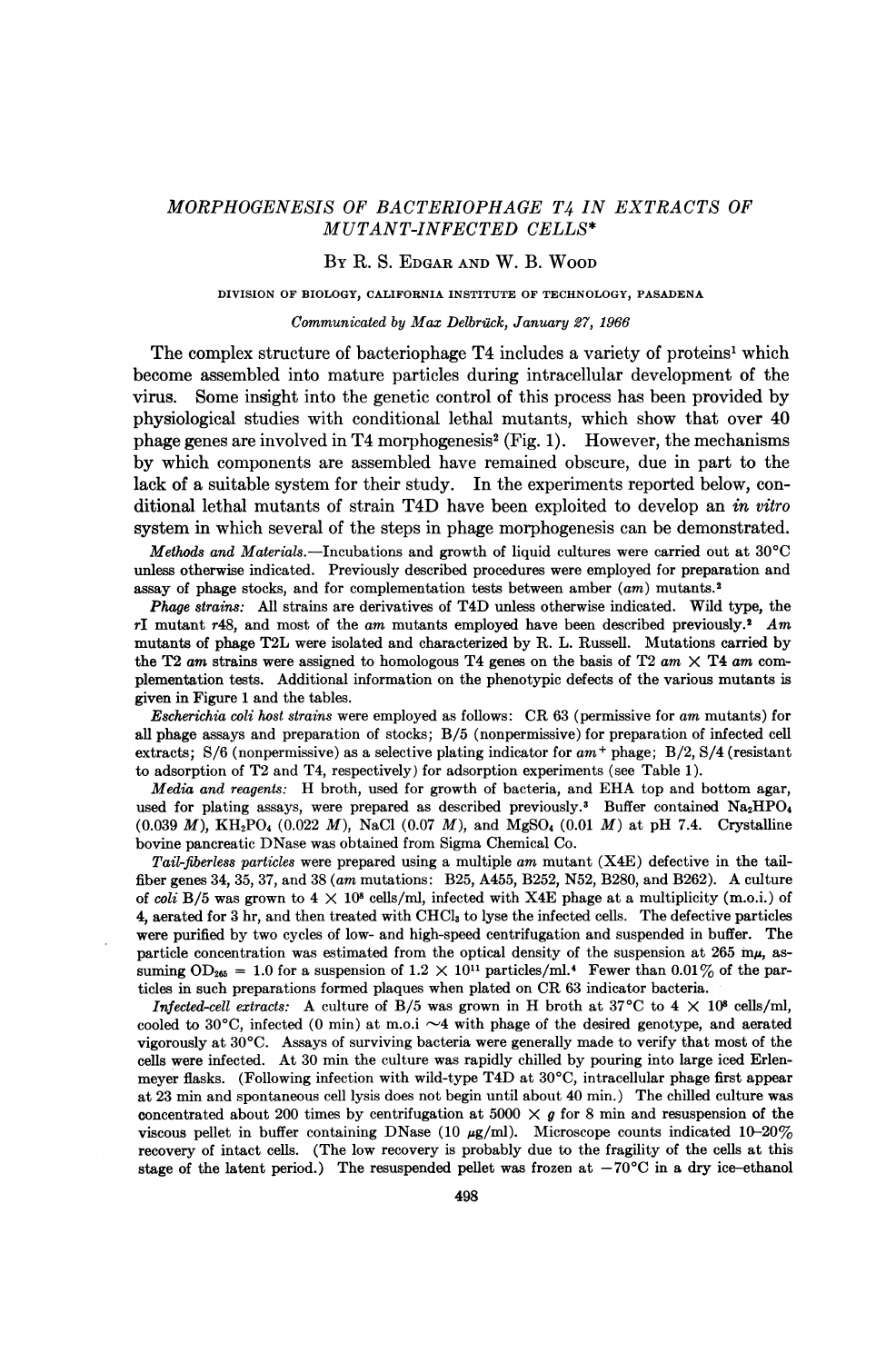Extracts are referred to in the text by the number of the defective gene of the am mutant used to infect the cells.

Results.-Activation of tail-fiberless particles: Since gene 23 controls the synthesis of the major structural component of the head membrane,<sup>6</sup> a 23-extract



FIG. 1.-Defective phenotypes of conditional lethal mutants of T4D under restrictive conditions. Characterized genes are represented by shaded areas illustrating relative locations and, if known,

approximate map lengths.<br>The enclosed symbols indicate defective phenotypes as follows:  $DNA NEG$ , no DNA synthesis; DNA ARREST, DNA synthesis arrested after a short time; DNA DELAY, DNA synthesis commences after some delay; MAT DEF., maturation defective, DNA synthesis is normal but late functions are not expressed; a hexagon indicates that free heads are produced, an inverted T, that free tails are produced; TAIL FIBER, fiberless particles produced; gene 9 mutants produce in-<br>active particles with contracted sheaths; gene 11 and 12 mutants produce fragile particles which<br>dissociate to free heads and fr media are produced, THE PLER, methods but the particles with contracted sheaths; gene 11 and 12 mids<br>active particles with contracted sheaths; gene 11 and 12 mids<br>ments.<sup>2</sup>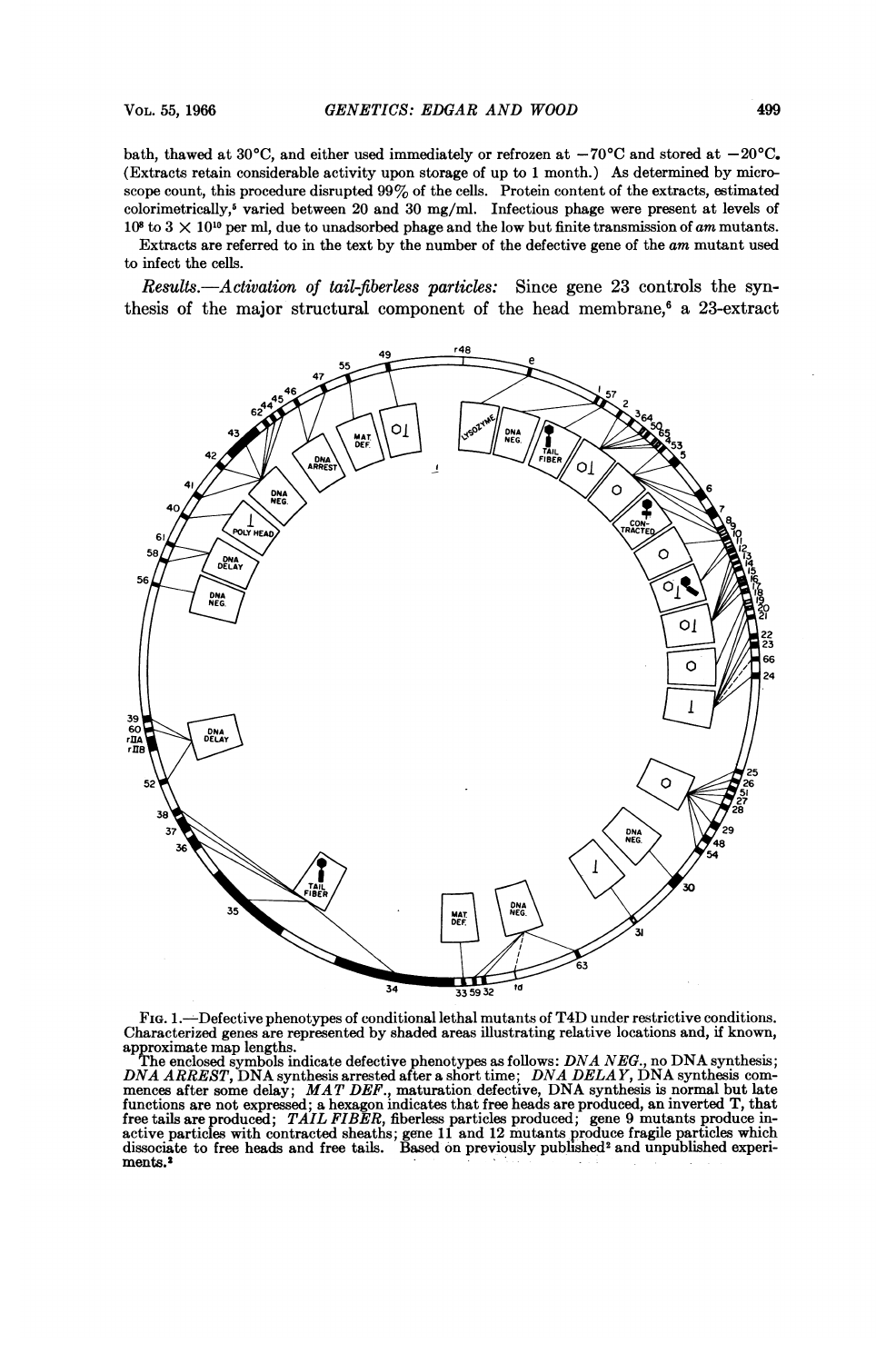

extract. Buffer containing  $\sigma$  is example of 23-<br>mixed with an equal volume of 23-<br>the incubation of  $\sigma$  at the mixed with an equal volume of 23- plaque-forming phage. The  $20\%$  exthes mucrated, samples were removed<br>for plaque assay on CR 63 indicator<br>bacteria. Titers shown represent ac-<br>tive phage/ml of reaction mixture.



FIG. 3.—Proportionality between<br>fiberless particles added and final yield  $p^{\circ}$  is interests particles added and final yield FIG. 2.—Kinetics of activation of  $\begin{array}{l}\n\text{exists} \\
\text{for, 2.}\n\end{array}$  Eq. 2.—Kinetics of activation of  $\begin{array}{l}\n\text{for, 3.}\n\end{array}$  50  $\mu$  of 23-extract were mixed as indi-<br>berless particles in the presence of 23-cated in total fiberless particles in the presence of 23-cated in total volumes of 100  $\mu$ . After extract. Buffer containing  $8 \times 10^{11}$  200 min of incubation, aliquots of each purified fibers are assayed for<br>plaque-forming phage. The 20% exextract. Buffer containing  $8 \times 10^{11}$  200 min of incubation, aliquots of each purified fiberless particles/ml was reaction mixture were assayed for extract and incubated at 30°C. At the cess of active phage recovered ov titer of the particle suspension by optical density (see *Methods and Materials*).

(prepared from nonpermissive cells infected with am B17, <sup>a</sup> T4D mutant defective in gene 23) should contain all of the components required for tail-fiber assembly but no phage heads or complete particles. When purified tail-fiberless particles (see Methods and Materials) are incubated with 23-extract, the titer of active phage in the mixture rapidly increases over 3 orders of magnitude to a level approaching that of the fiberless particles initially added (Fig. 2). The kinetics of active phage production are not linear. No increase in active titer is observed upon incubation of either the extract or the fiberless particles alone.

As shown in Figure 3, the number of active phage produced is proportional to the number of fiberless particles added to the mixture. Within the error of measure-

|                         |           | -Fraction Unadsorbed to:- |                     |                 |  |  |
|-------------------------|-----------|---------------------------|---------------------|-----------------|--|--|
| Phages                  | B/5       | B/2                       | S/4                 | anti-T4 serum   |  |  |
| $\mathrm{T}4r48$        | 0.002     | $\boldsymbol{0.01}$       | 0.8                 | 0.01            |  |  |
| T2L                     | $0.001\,$ | 0.9                       | $\boldsymbol{0.00}$ | 0.43            |  |  |
| <b>X4E-4</b>            | 0.004     | 0.003                     | $1.00\,$            | $\mathbf{0.01}$ |  |  |
| $\operatorname{X4E-4P}$ | $0.06\,$  | $0.1\,$                   | $0.7\,$             | $0.01\,$        |  |  |
| $_{\rm X4E-2}$          | $0.001\,$ | 0.9                       | 0.2                 | 0.13            |  |  |
| $X4E-2P$                | 0.1       | 0.2                       | $1.2\,$             | $0.01\,$        |  |  |
|                         |           |                           |                     |                 |  |  |

TABLE <sup>1</sup> ADSORPTION AND SEROLOGICAL SPECIFICITIES OF ACTIVATED PHAGE

Phages: T4r48: T4 control; T2L: T2 control; X4E-4: fiberless T4 particles activated by 23-extract; X4E-2: fiberless T4 particles activated by T2 am 108 (gene 20) extract; X4E-2: frogeny of X4E-4: K4E-2: fiberless T4 parti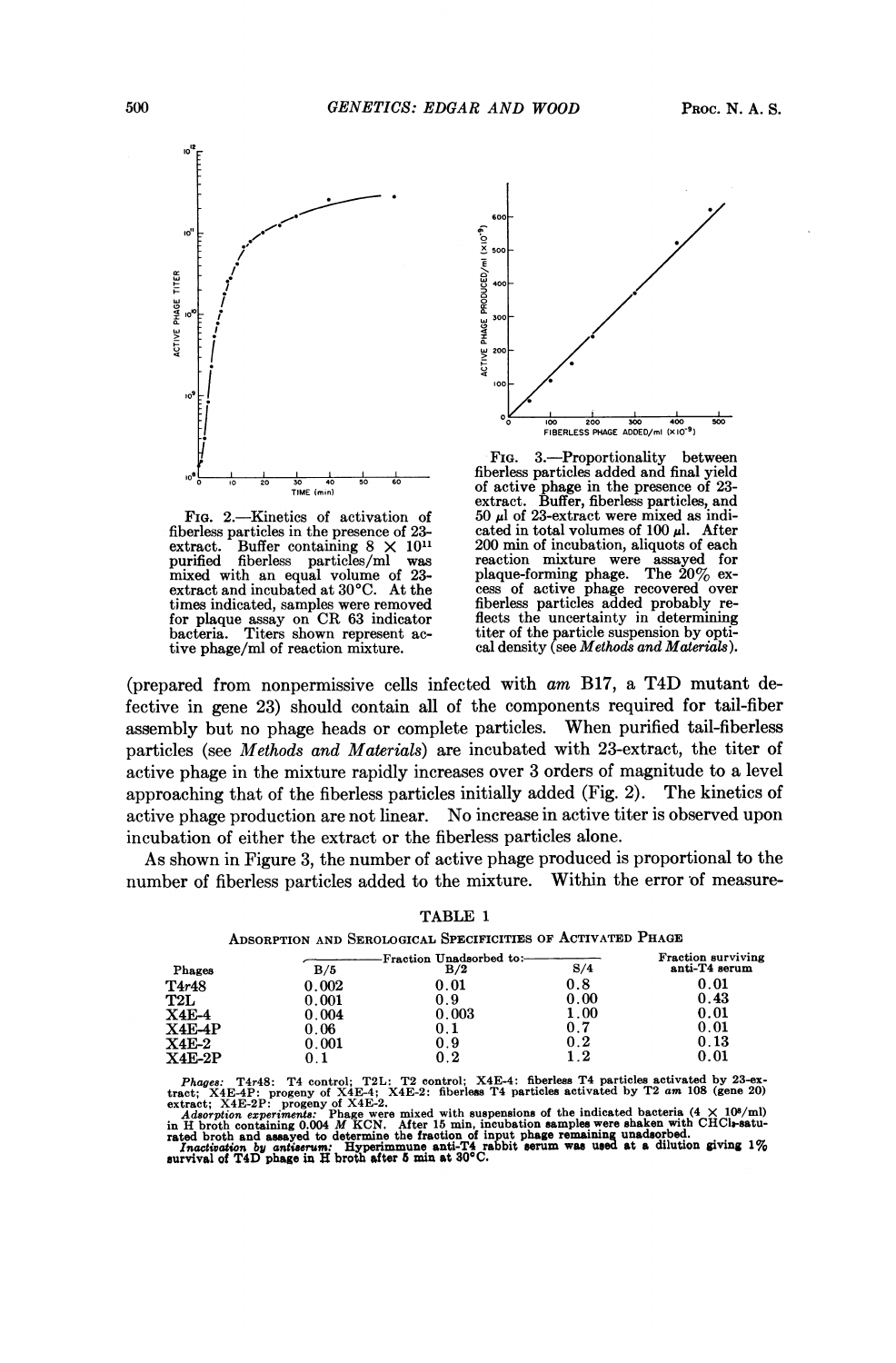ment, activation is quantitative when the incubation period is extended to 200 min, and no further increase in active titer is observed beyond this point. Lowering the concentration of 23-extract by a factor of 2 decreases the rate of the reaction, but not the final yield of active phage. No reaction is observed at  $0^{\circ}C$ .

The following experiments provide evidence that activation reflects the attachment of tail-fiber components present in the extract to the fiberless phage particles.

(1) Complementation spot tests were used to determine the genotype of 40 of the phage particles activated in two separate experiments. All 40 were of genotype X4E, that of the fiberless particles added.

(2) An extract of cells infected with a T2L mutant (am 108) defective in gene 20 (required for head membrane formation) was found to activate fiberless T4D particles as described above. The progeny of particles activated in the presence of this extract and of particles activated with a T4D 23-extract were obtained by growth for one cycle on strain CR 63. Samples of the T2 extract-activated and T4D extract-activated phage and their progenies were then compared with T2L wild type and T4D  $r48$  for adsorption to B, B/2, and S/4 bacteria, and for neutralization by anti-T4 serum (Table 1). Phage activated with the T2 extract showed the adsorption characteristics, and, to some extent at least, the serological properties of T2L. Their progeny, however, behaved like the T4D extract-activated phage and the T4D control samples. These results support the view that

activated phage are T4D particles with either T2 or T4D tail fibers, depending upon the extract used in the activation reaction.

 $(3)$  As a more direct test for attachment of fibers, samples of phage from the reaction mix-<br>
ture of Figure 2 were removed after 0, 12, and<br>
200 min of incubation and photographed in the<br>
electron microscope by Dr. M. Moody, after ture of Figure 2 were removed after  $0$ ,  $12$ , and electron microscope by Dr. M. Moody, after  $\frac{a}{5}$   $\frac{a}{5}$   $\frac{a}{5}$   $\frac{a}{5}$   $\frac{a}{5}$   $\frac{a}{5}$   $\frac{a}{5}$   $\frac{a}{5}$   $\frac{a}{5}$   $\frac{a}{5}$   $\frac{a}{5}$   $\frac{a}{5}$   $\frac{a}{5}$   $\frac{a}{5}$   $\frac{a}{5}$   $\frac{a}{5}$   $\frac{a}{5}$   $\frac{a}{5}$ purification by three cycles of high- and lowspeed centrifugation and negative staining with<br>uranyl acetate. The fractions of active par-<br>ticles in the three samples were respectively uranyl acetate. The fractions of active particles in the three samples were, respectively, 0.1, 10, and 100 per cent. Counts of the numpurification by three cycles of high- and low-<br>speed centrifugation and negative staining with<br>uranyl acetate. The fractions of active par-<br>ticles in the three samples were, respectively,<br>0.1, 10, and 100 per cent. Counts  $\frac{1}{2}$  ber of fibers per particle in the three samples is  $\frac{1}{2}$  $(Fig. 4)$  indicate that the phage acquire tail fibers during incubation with the extract. The results suggest that more than one fiber is necessary for activity, since over 70 per cent of  $\frac{1}{2}$   $\frac{1}{2}$   $\frac{1}{2}$   $\frac{1}{2}$   $\frac{1}{2}$  the porticles in the 12 min semple short and an the particles in the 12-min sample show one or<br>more fibers, whereas only 10 per cent are able to FIG. 4.—Tail-fiber counts from elecmore fibers, whereas only 10 per cent are able to  $\frac{F_{IG.}4.}{F_{III.}}$  Fig. 4.—Tail-fiber counts from elec-<br>form elec-

*Extract complementation among tail-fiber mu*-<br>two or more fields from each sample,<br>scoring only particles with clearly vis-<br>this: Mutants defective in one or more of ible end plates on an unobstructed tants: Mutants defective in one or more of ible end plates on an unobstructed<br>the genes 34, 35, 36, 37, 38, and 57 fail to background. For each time point the the genes 34, 35, 36, 37, 38, and 57 fail to produce active progeny under restrictive con-<br> $phage (\overline{m})$  is given. It should be noted ditions in vivo. They do, however, produce a that six fibers per phage are seldom visible even in preparations of wild- normal yield of noninfectious phage particles type T4D.



form plaques on CR 63.<br>  $Ertract. complementation. amoma tail-fibermu<sub>u</sub>$  wo or more fields from each sample,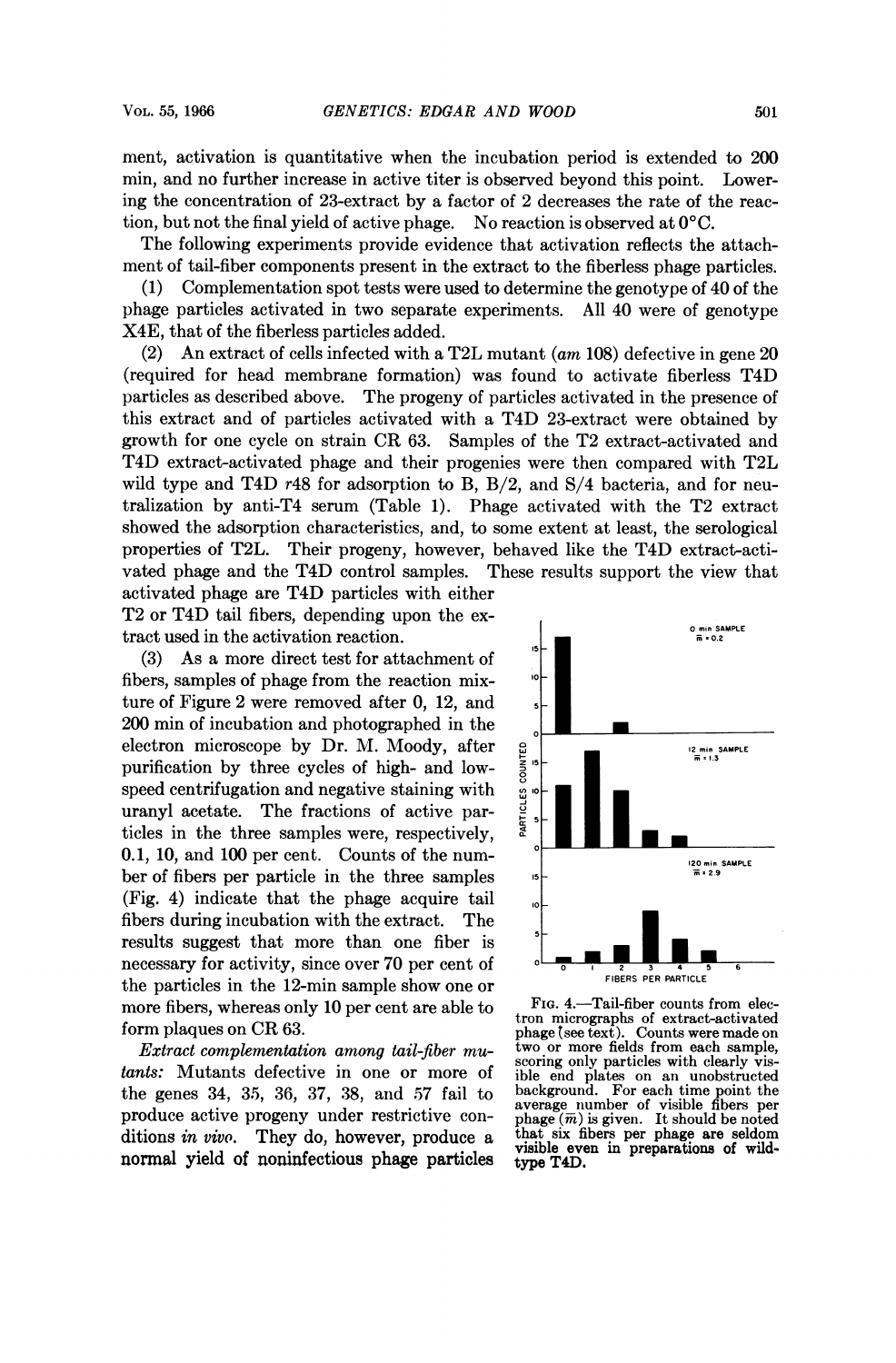which lack tail fibers.<sup>2</sup> Antigenic studies with  $am$  mutants indicate that genes 34, 36, and the gene pair 37-38 control the synthesis of three antigens, designated A, B, and C, respectively, which are found in wild-type T4 lysates associated with the tail fibers of active phage.7 Under restrictive conditions, gene 57 mutants produce low levels, and gene 35 mutants give normal levels of all three antigens. However, the inactive particles produced by all of the above tail-fiber mutants are devoid of associated antigens (J. King, unpublished).

The preceding experiments indicate that fiber attachment to fiberless particles can proceed in vitro. By mixing extracts made with mutants defective in different tail-fiber genes, some of the earlier steps in fiber assembly can be shown to occur as well. We shall refer to the production of active phage under these conditions as "extract complementation."

No increase in active phage titer is observed upon incubation of 34, 35, 36, 37, or 38 extracts alone or with added fiberless particles. However, when pairwise combinations of extracts are allowed to react, the fiberless particles present in the extracts become activated in some, but not all, of the mixtures (Table 2). Of particular interest are combinations such as  $34 + 36$  and  $34 + 37$ . Since each of the extracts lacks one of the three antigens, the observed activity suggests that at least two steps occur in the mixture: association of the antigens and their attachment to the phage. The partial or complete inactivity of all pairwise combinations among 36, 37, and 38 indicates that not all of the reactions in fiber assembly proceed efficiently in the in vitro system as presently constituted. (The results of tests with

TABLE <sup>2</sup>

EXTRACT COMPLEMENTATION AMONG PAIRS OF TAIL FIBER MUTANTS

| 38<br>370<br>187<br>1000<br>9.4<br>2.6<br>37<br>269<br>38<br>65<br>2.6<br>2.2<br>36<br>238<br>268<br>70<br>0.4<br>35<br>1050<br>3.3<br>55<br>34<br>835<br>2.8<br>$23*$<br>0.8 | Tail-fiber<br>antigens present:<br>Defective gene no. | $A, B, C$<br>23* | B, C<br>34 | A, B, C<br>35 | A, C<br>36 | А<br>37 | A<br>38 |
|-------------------------------------------------------------------------------------------------------------------------------------------------------------------------------|-------------------------------------------------------|------------------|------------|---------------|------------|---------|---------|
|                                                                                                                                                                               |                                                       |                  |            |               |            |         | 2.6     |
|                                                                                                                                                                               |                                                       |                  |            |               |            |         |         |
|                                                                                                                                                                               |                                                       |                  |            |               |            |         |         |
|                                                                                                                                                                               |                                                       |                  |            |               |            |         |         |
|                                                                                                                                                                               |                                                       |                  |            |               |            |         |         |
|                                                                                                                                                                               |                                                       |                  |            |               |            |         |         |

Equal volumes of two extracts were mixed, incubated 90 min, and then assayed for plaque-forming phage.<br>Results are expressed as titer (active phage/ml)  $\times 10^{-9}$  in the reaction mixture. Numbers at the bottom<br>of each col the second column heading. \* Control; defective in head formation.

TABLE <sup>3</sup>

EXTRACT COMPLEMENTATION BETWEEN HEAD AND TAIL MUTANTS

| Defective<br>gene number | 5              | 6   | 10  | 27  | 29  | 2       | 23  | 31  |
|--------------------------|----------------|-----|-----|-----|-----|---------|-----|-----|
| 31                       |                | 91  | 20  |     | 21  | $1.0\,$ | 2.3 | 0.8 |
| 23                       | 283            | 180 | 176 | 445 | 278 | 3.7     | 3.8 |     |
| $\boldsymbol{2}$         | 189            | 218 | 137 | 352 | 132 | 5.3     |     |     |
| 29                       | 1.5            | 1.8 | 0.9 | 9.9 | 3.5 |         |     |     |
| 27                       | $\overline{A}$ | 1.5 | 0.7 | 0.7 |     |         |     |     |
| 10                       | 1.6            | 2.2 | 0.4 |     |     |         |     |     |
| 6                        | 2.6            | 3.4 |     |     |     |         |     |     |
| 5                        | 2.7            |     |     |     |     |         |     |     |

Pairwise mixtures of extracts were allowed to react, and the results are expressed as in Table 2, except that incubation time was increased to 120 min. The am mutants employed are given in Table 5.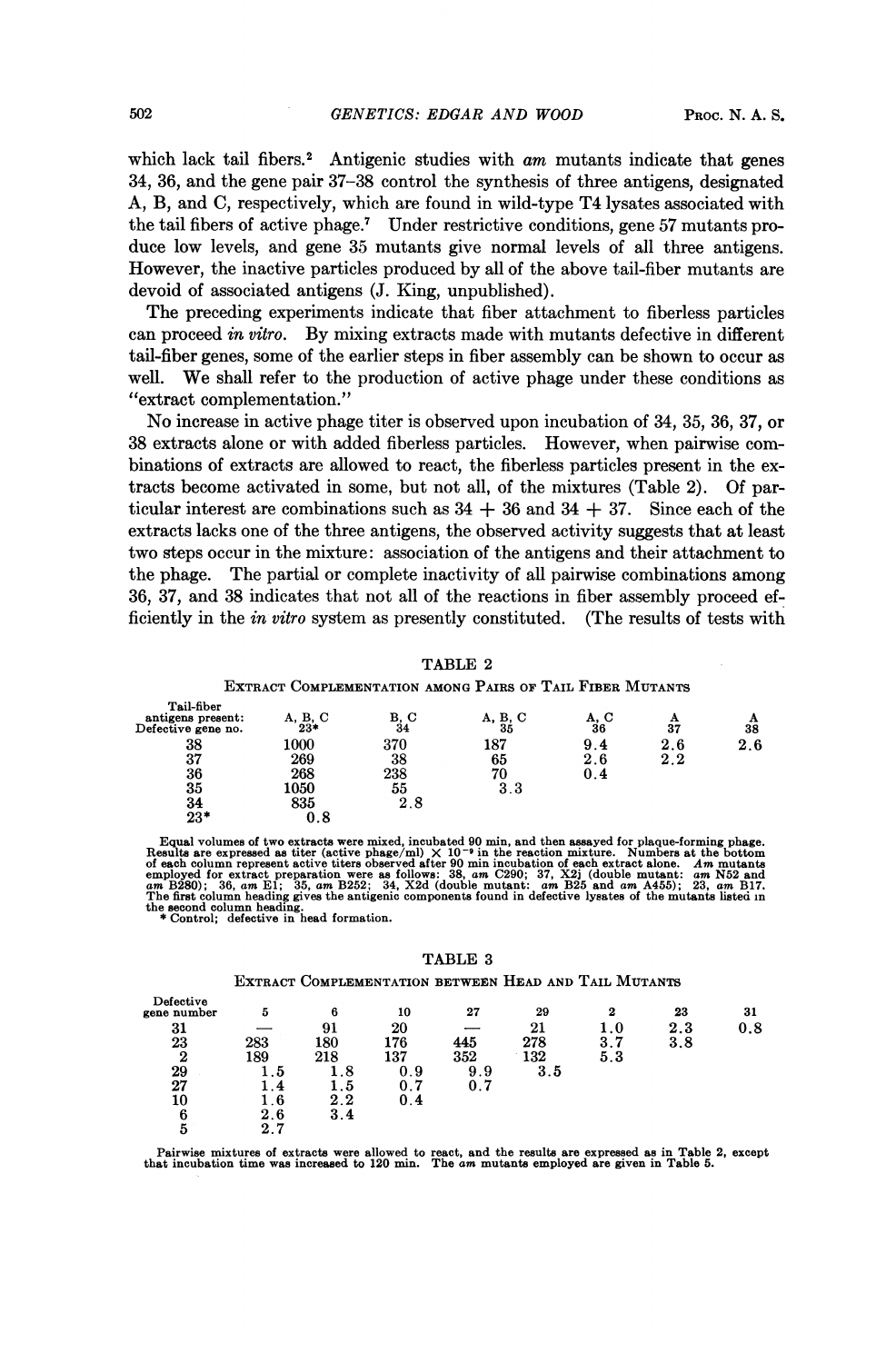|  |  | o |
|--|--|---|
|  |  |   |
|  |  |   |
|  |  |   |
|  |  |   |

| -Extract-                     |                 |                     | -Incubated with-           |                           | --Mutant Phenotype-      |                              |
|-------------------------------|-----------------|---------------------|----------------------------|---------------------------|--------------------------|------------------------------|
| Defective<br>gene             | Аm<br>mutant    | Self                | 23-Extract<br>(tail donor) | 6-Extract<br>(head donor) | Functional<br>components | Components<br>visible in EM  |
| $\overline{2}$                | <b>N51</b>      | 5.3                 | 3.7                        | 218                       | Т                        | HТ                           |
| 64                            | E1102           | 1.8                 | 8.9                        | 205                       | T                        | HТ                           |
| 50                            | A458            | 20                  | 23                         | 229                       | T                        | нт                           |
| 65                            | E348            | 5.2                 | 9.5                        | 133                       | T                        | HТ                           |
|                               | N112            |                     |                            |                           | T                        | $_{\rm HT}$                  |
| $\overline{\mathbf{4}}$<br>53 | H <sub>28</sub> | 36<br>1.4           | 80<br>181                  | 407                       | н                        | н                            |
|                               | N135            | 2.7                 | 283                        | 1.6<br>2.6                | н                        | $\bf H$                      |
| 5<br>6                        | N102            | 3.4                 | 180                        |                           | $\bf H$                  | $\bf H$                      |
| 7                             | <b>B16</b>      | 1.2                 | 263                        | 1.6                       | $\bf{H}$                 | н                            |
|                               | N132            |                     | 518                        | 3.5                       | н                        | $\mathbf H$                  |
| 8<br>9                        | E17             | 1.3<br>7.8          | 76                         | 458                       | HT                       |                              |
| 10                            | <b>B255</b>     | 0.38                | 176                        | 2.2                       | н                        | $C_{\boldsymbol{\phi}}$<br>н |
| 11                            | N93             | 3.8                 | 15                         | 14                        | HT                       | φHT                          |
| 12                            | N69             | 0.9                 | 104                        | 261                       | HТ                       | ፊHT                          |
| 13                            | E609            | 0.5                 | 636                        | 216                       | HТ                       | нт                           |
| 14                            | <b>B20</b>      | 1.1                 | 337                        | 426                       | HТ                       | HТ                           |
| 15                            | N133            | 5.6                 | 936                        | 923                       | HТ                       | HТ                           |
| 16                            | N66             | 7<br>$\mathbf{1}$ . | 1.8                        | 149                       | т                        | нT                           |
| 17                            | N56             | 0.5                 | 0.5                        | 96                        | T                        | нт                           |
| 18                            | E18             | 0.3                 | 447                        | 775                       | HТ                       | HT                           |
| 20                            | <b>N50</b>      | 0.4                 | 1.<br>6                    | 57                        | T                        |                              |
| 21                            | N90             | 20                  | 8.9                        | 165                       |                          |                              |
| $22\,$                        | <b>B270</b>     | 2.6                 | 1.1                        | 141                       |                          |                              |
| 23                            | <b>B17</b>      | 0.83                |                            | 180                       | T<br>T<br>T              | <b>TTTTT</b>                 |
| 24                            | N65             | 0.7                 | 0.8                        | 135                       | T                        |                              |
| 25                            | N67             | 29                  | 608                        | 16                        | н                        | н                            |
| 26                            | <b>N131</b>     | 4.1                 | 144                        | 3.6                       | $\bf H$                  | $\mathbf H$                  |
| 51                            | S <sub>29</sub> | 1.6                 | 67                         | 8<br>1                    | $\bf H$                  | $\mathbf H$                  |
| 27                            | <b>N120</b>     | 0.7                 | 1670                       | 5<br>1                    | н                        | $\mathbf H$                  |
| 28                            | A452            | 3.0                 | 91                         | 2.3                       | $\mathbf H$              | $\mathbf H$                  |
| 29                            | B7              | 3.5                 | 278                        | 8<br>1                    | н                        | $\mathbf H$                  |
| 48                            | N85             | 0.7                 | 107                        | 1.6                       | $\bf H$                  | $\mathbf H$                  |
| 54                            | H21             | 0.9                 | 137                        | 6.4                       | Ħ                        | $\mathbf H$                  |
| 31                            | N54             | 0.8                 | 0.9                        | 350                       | т                        | т                            |
| 49                            | E727            | 1.3                 | 4<br>1                     | 125                       | т                        | HТ                           |
|                               |                 |                     |                            |                           |                          |                              |

TABLE 4

### FUNCTIONAL PROPERTIES OF MORPHOGENETIC-MUTANT EXTRACTS

Extracts are listed in the map order of the corresponding defective genes (see Fig. 1). Incubations were<br>exampled out and the results are are pressed as in Table 3. Interpretation of the results is given under the head-<br>i

57-extracts, not shown, were ambiguous due to the high leakage of gene 57 mutants.) Genotype tests of phage produced in the active combinations show that endogenous particles from either extract can be activated by tail-fiber attachment. Assays of the activated phage on the restrictive host  $S/6$  revealed no  $am<sup>+</sup>$  recombinants, a further indication that the increase in active titer is due to an extracellular process. If the observed complementation were due to mixed infection by the two mutant phages of uninfected cells present in the extracts, then the re-

sulting progeny would be expected to include  $5-35$  per cent  $am^+$  recombinants, depending upon the map interval between the two defective genes employed. Extract complementation among other morphogenetic mutants: The experiments

described above indicate that the attachment of tail fibers to fiberless particles and at least some of the steps in fiber assembly can proceed in extracts with high efficiency. To test the *in vitro* efficiency of other steps in the maturation process, extracts were prepared from cells infected with a number of mutants defective in various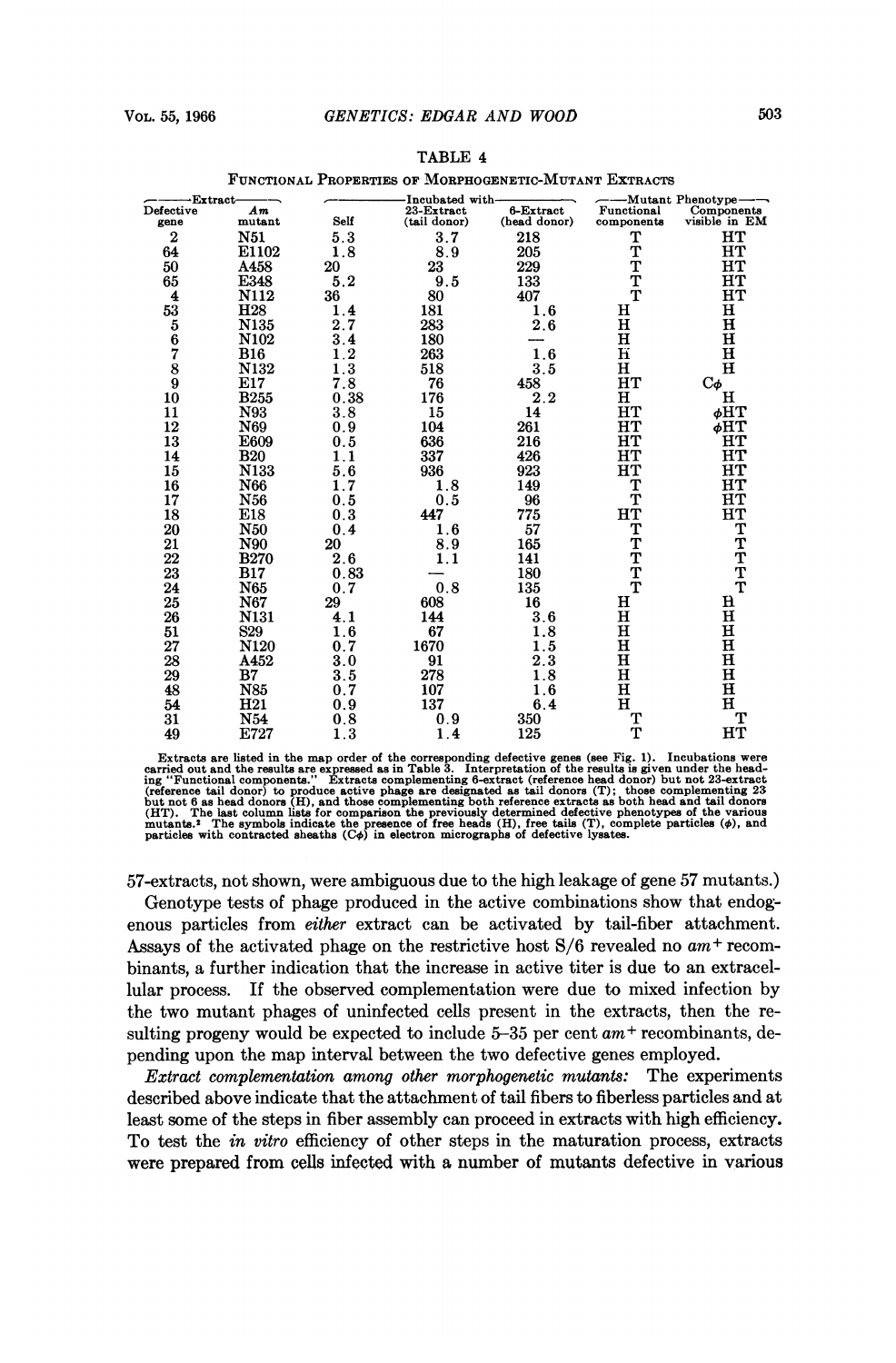morphogenetic genes. These were examined in pairs for extract complementation as above (Table 3). Platings on the restrictive host  $S/6$  indicated that  $\lt 10^{-3}$  $am$ <sup>+</sup> recombinants were generated in the many mixtures tested. In most cases the results of the test were unambiguous, either showing no increase over the controls (no complementation) or more than a tenfold increase (complementation).

A striking correlation is found between the extract complementation behavior of mutants and their defective phenotypes.2 Mutants which produce heads but no tails as determined in the electron microscope (EM), and thus presumably are blocked in tail assembly, do not complement among themselves (genes 5, 6, 10, 27, 29) but do complement with mutants which produce tails, but no heads (genes 23, 31). Many other tests not shown in Tables <sup>3</sup> or 4 support this generalization. These results suggest that the attachment of heads to tails can proceed in vitro, and that mutant extracts can be classed as "head donors" or "tail donors," extracts from one class being active only with extracts from the other.

To test this generalization further, infected-cell extracts were prepared using am mutants defective in each of 35 genes known to be involved in morphogenetic steps other than tail-fiber assembly.2 (Genes identified only with temperature-sensitive mutants were not tested.) Each extract was tested for activity against a reference head donor (6-extract) and a reference tail donor (23-extract). As shown in Table 4, every mutant showing the EM phenotype of heads but no tails behaves as a head donor only (14 tested), while every mutant showing tails but no heads behaves as a tail donor only (6 tested). Most of the class of mutants producing both heads and tails (unattached; see Fig. 1) also behave as tail donors only (8/12). Apparently the heads observed by EM are either incomplete or nonfunctional by-products of defective maturation which cannot be efficiently activated in extract mixtures. However, extracts made with the remaining four mutants of this class (genes 13, 14, 15, and 18) behave as both head and tail donors, suggesting that they contain functionally competent heads and tails but lack components required for their union. These preparations, in contrast to those of head donors only and tail donors only, also complement extracts made with double mutants which produce neither heads nor tails (one defective in genes 10 and 31, another in genes 27 and 23).

Mutants defective in genes 9, 11, or 12 also show extract complementation with both the reference head donor and the reference tail donor, as well as with the double mutants. Under restrictive conditions in vivo, 9, 11, and 12 mutants produce apparently complete but inactive phage particles characterized in the electron microscope by contracted sheaths (gene 9 mutants) or a tendency to dissociate into free

| GENOTYPES OF EXTRACT-ACTIVATED PHAGE; HEAD AND TAIL MUTANTS |                          |                |                          |                              |          |  |  |  |
|-------------------------------------------------------------|--------------------------|----------------|--------------------------|------------------------------|----------|--|--|--|
| Gene<br>defect                                              | Functional<br>components | Gene<br>defect | Functional<br>components | -Number of Phage<br>Genotype | Genotype |  |  |  |
| 29<br>14                                                    |                          | 23<br>23       |                          | 20                           |          |  |  |  |
| 14<br>14                                                    |                          |                |                          | 20<br>20                     |          |  |  |  |
| 14                                                          |                          |                |                          | 20                           |          |  |  |  |

| TABLE 5 |  |  |  |  |  |  |  |  |
|---------|--|--|--|--|--|--|--|--|
|         |  |  |  |  |  |  |  |  |
|         |  |  |  |  |  |  |  |  |

Genotypes of the phage particles activated during 120-min incubation of the indicated extract mixtures were determined by spot testing for complementatiQu with appropriate known mutant strains.